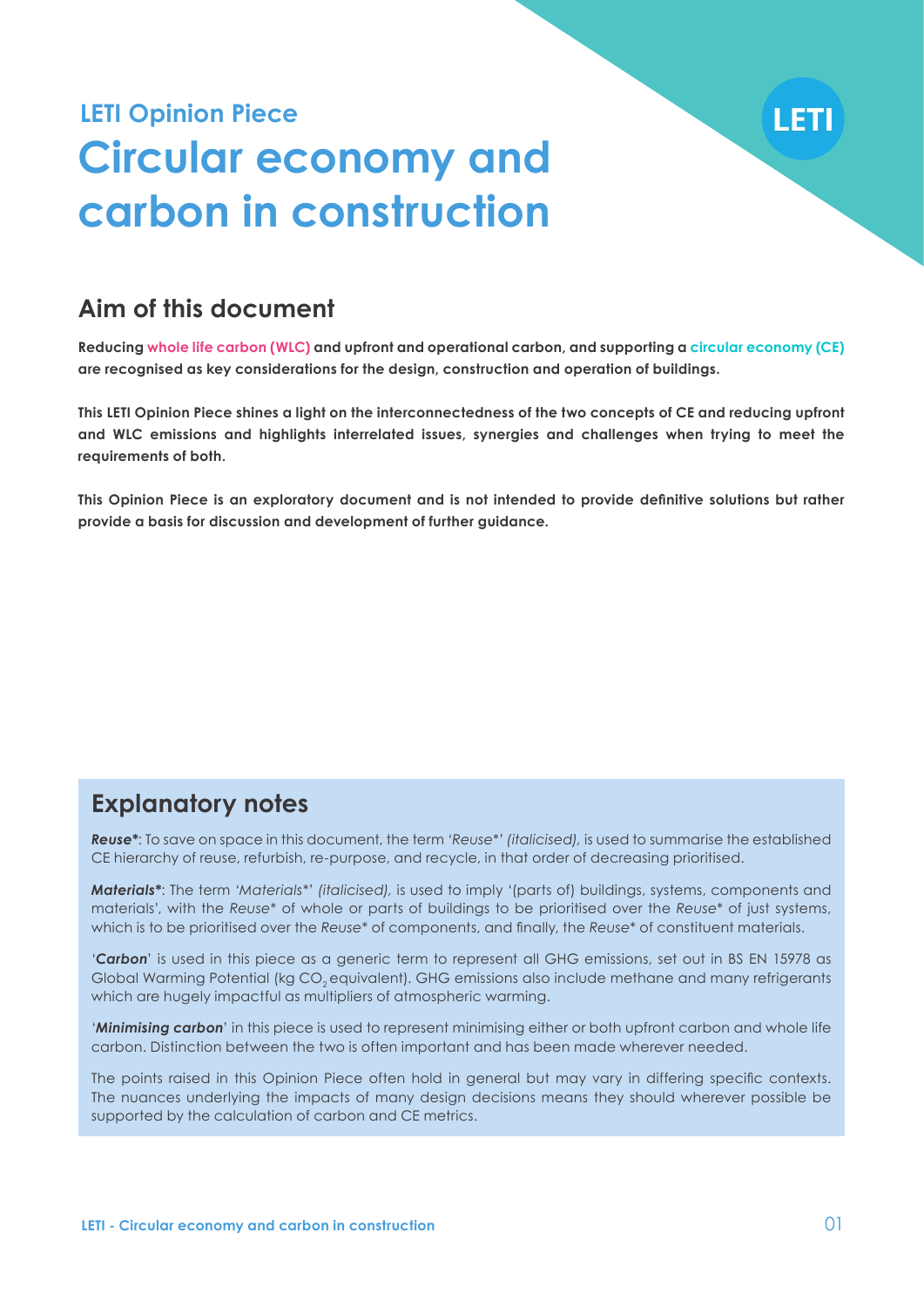### **Summary**

## Two concepts to address two global problems

The concepts of achieving CE, and minimising carbon are solutions to the global problems of resource scarcity and environmental degradation, and the climate emergency.



**Figure 1 -** Two concepts to address two global problems

## CE and minimising carbon support each other

Simply put, in construction minimising upfront and whole life carbon and achieving CE are generally related: *Reuse\** and using less (CE) usually lowers carbon (upfront and whole life); and lowering carbon (upfront and whole life) usually requires using fewer *Materials\** and/or *Reuse\** (CE). The two concepts set out as solutions to resolving the two different problems but will have shared benefits.

Minimising upfront carbon is currently a priority to stave off multiple tipping points from climate change. Because CE strategies can reduce upfront and whole life carbon emissions from most *Materials\** whilst embodied energy (which is the energy associated with materials and construction processes throughout the whole life cycle of an asset) is still carbon intensive, CE should be considered as augmenting upfront and whole life carbon reduction strategies.

In fact, cement, steel, and aluminium – which make up a significant part of embodied carbon emissions – have be shown to be 'hard to abate', meaning that they are very difficult to decarbonise – and are likely to remain so well into the future. For these materials achieving circularity is critical to reduce WLC, since, by implementing CE ideas it improves our ability to deliver the built environment we need whilst nevertheless reducing carbon emissions – by reducing the reliance on more new 'hard to abate' materials.

### **Definitions**

**Circular economy (CE):** A circular economy is an alternative to a traditional linear economy (make, use, dispose) in which we keep resources in use for as long as possible, extract the maximum value from them while in use, then recover and regenerate products and materials at the end of each service life[1].

**Whole Life Carbon (WLC):** The sum total of all asset-related GHG emissions and removals, both operational and embodied over the life cycle of an asset including its disposal (Modules: A1-A5; B1-B7 (plus B8 and B9 for Infrastructure only); C1-C4[2]). Overall WLC asset performance includes

separately reporting the potential benefit from future energy recovery, reuse, and recycling (Module D)<sup>[3]</sup>.

**Upfront [embodied] carbon:** 'Upfront Carbon' emissions are the GHG emissions associated with materials and construction processes up to practical completion (Modules A1-A5). Upfront carbon excludes the benefits from biogenic carbon sequestered in the installed products at practical completion<sup>[4]</sup>. Minimising upfront [embodied] carbon plays a major role in short-term GHG emissions reductions needed to avoid global system tipping points being reached.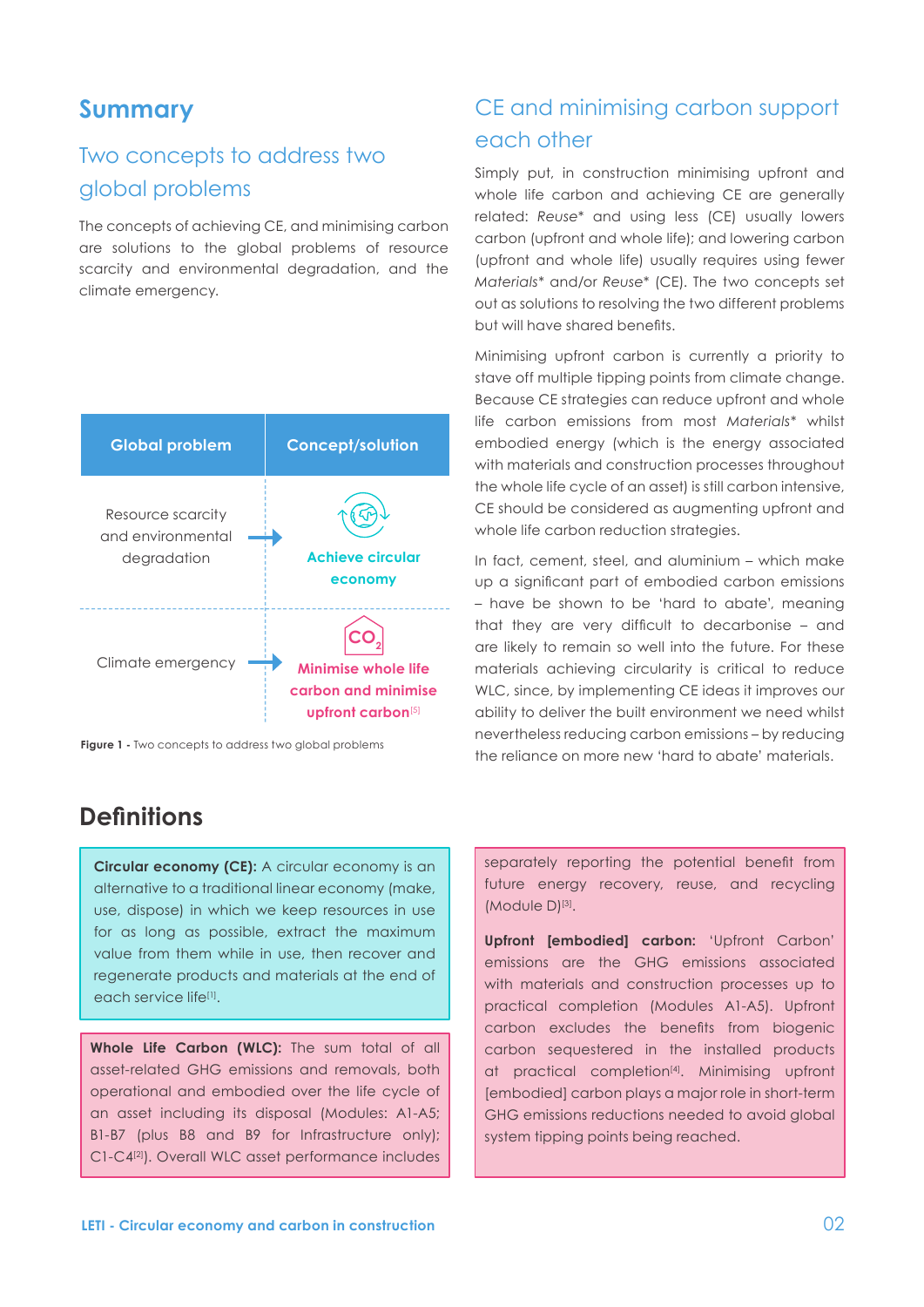

#### **Reduced embodied carbon emission**

**Figure 2 -** Simplified diagram of the relationship between CE and embodied carbon in the built environment for different types of actions<sup>[6]</sup>

## Differences / tension between CE and minimising (upfront and whole life) carbon

Situations may arise where there is a potential misalignment between minimising (upfront and whole life) carbon and achieving CE. This could result in different design solutions being judged as optimal under the two regimes. Focusing only on optimising CE metrics could result in a poorer carbon metric outcome, and vice versa.

For example, a highly circular building might require a higher carbon spend in the first 'lifetime' of the structure on the site, to give it optimal flexibility, adaptability, disassembly, and component replacement potential. This might be reflected in a higher upfront carbon or WLC assessment than another option which has lower circularity characteristics. This approach of a certain carbon spend now in exchange for uncertain carbon benefits in the future that may never be realised needs to be considered in the context of the urgent need to immediately reduce emissions to avoid global systems breaching tipping points.

It is advisable to clarify the motivation for design choices by reporting the impacts of these choices on CE, WLC and upfront carbon. For example, where upfront carbon has been prioritised, it is important to understand the impacts on CE and WLC, especially where there is a conflict.

Although CE and minimising carbon are largely mutually supportive, CE's benefits go beyond reducing carbon (biodiversity and ecosystem integrity). CE should therefore not just be pursued for the sake of generating carbon benefits.

### Decarbonisation

The link between CE and minimising (upfront and whole life) carbon will reduce in time – the speed and extent of which depending on how well zero carbon energy demand can be met by supply $[7]$  – as production processes<sup>[8]</sup> and the energy embodied in the manufacturing, transport, construction, and re-use becomes decarbonised. At that point, resource scarcity and environmental degradation will still need addressing, through CE principles.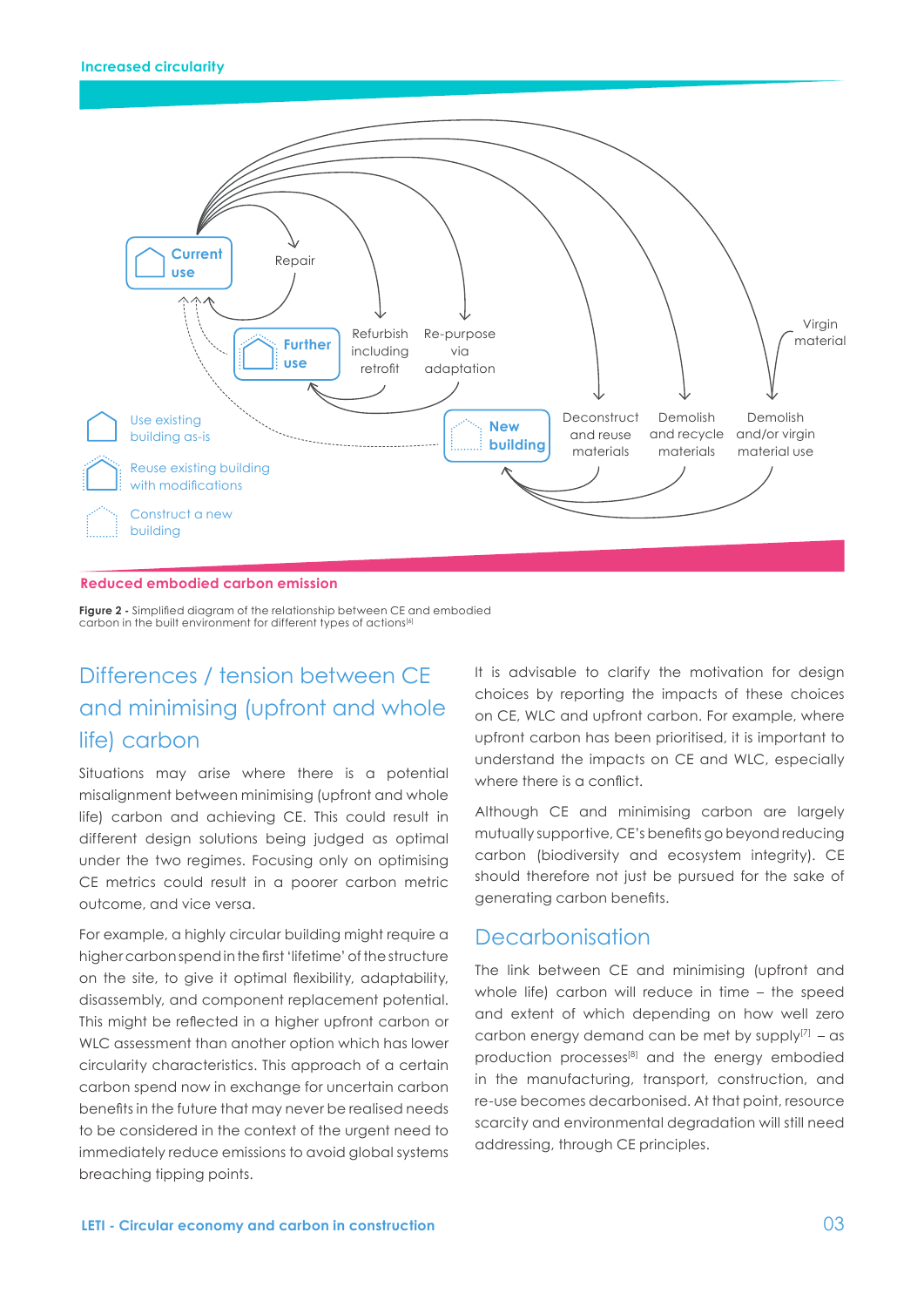## **Comparison: Supporting a circular economy vs. minimising carbon**

The below table compares the two strategies by topic, and reveals differences and commonalities.

| Topic                   | Supporting a circular economy                                                                                                                                                                                                                                                                                                                                                                                                                                                                                                               | Minimising (upfront and whole life)<br>carbon                                                                                                                                                                                                                                                                                                                                                                                            |
|-------------------------|---------------------------------------------------------------------------------------------------------------------------------------------------------------------------------------------------------------------------------------------------------------------------------------------------------------------------------------------------------------------------------------------------------------------------------------------------------------------------------------------------------------------------------------------|------------------------------------------------------------------------------------------------------------------------------------------------------------------------------------------------------------------------------------------------------------------------------------------------------------------------------------------------------------------------------------------------------------------------------------------|
| Core issue              | The need for living within planetary<br>boundaries <sup>[9]</sup>                                                                                                                                                                                                                                                                                                                                                                                                                                                                           | Mitigate climate change and global<br>system tipping points[10]                                                                                                                                                                                                                                                                                                                                                                          |
| Priority                | Minimise long term finite virgin resource use<br>and waste                                                                                                                                                                                                                                                                                                                                                                                                                                                                                  | To mitigate climate change and global<br>system tipping points, short term (upfront)<br>GHG emissions must be minimised. This sits<br>alongside the other priority of minimising<br>long term GHG emissions, or WLC.                                                                                                                                                                                                                     |
| Metrics /<br>indicators | There are two main groups of indicators:<br>First group: Indicators of material use<br>circularity include % of materials and<br>elements reused and % of materials and<br>elements expected to be reusable in<br>future <sup>[11]</sup> . Aggregation in the indicators<br>could be done by cost, mass or volume,<br>weighted by relatively scarcity of the<br>material/element, or by economic value of<br>recirculated element <sup>[12]</sup> . There remains a<br>lack of consensus on material use circularity<br>metrics/indicators. | There are a number of metrics related<br>to carbon and standards for its<br>measurement <sup>[13]</sup> :<br>$WLC =$ aggregation of Modules A1-A5,<br>B1-B7, C1-C4<br><b>Upfront carbon</b> = aggregation of<br>$\longrightarrow$<br>Modules A1-A5. Reducing this metric<br>has the most immediate climate<br>change mitigation potential<br><b>Embodied carbon</b> = aggregation of<br>$\longrightarrow$<br>Modules A1-A5, B1-B5, C1-C4 |
|                         | Further development of these metrics would<br>likely include differentiation of reuse into its<br>five commonly used subcategories of reuse,<br>refurbish, re-purpose, and recycle, with<br>additional identification of downcycling<br>and use of biogenic materials.<br>(continued overleaf)                                                                                                                                                                                                                                              | <b>Module D</b> (usually reported separately).<br>Whole life carbon asset performance =<br>$\longrightarrow$<br>WLC plus Module D<br>These metrics are standardised as a rate<br>per square metre, to facilitate comparison<br>between buildings.                                                                                                                                                                                        |
|                         |                                                                                                                                                                                                                                                                                                                                                                                                                                                                                                                                             | (continued overleaf)                                                                                                                                                                                                                                                                                                                                                                                                                     |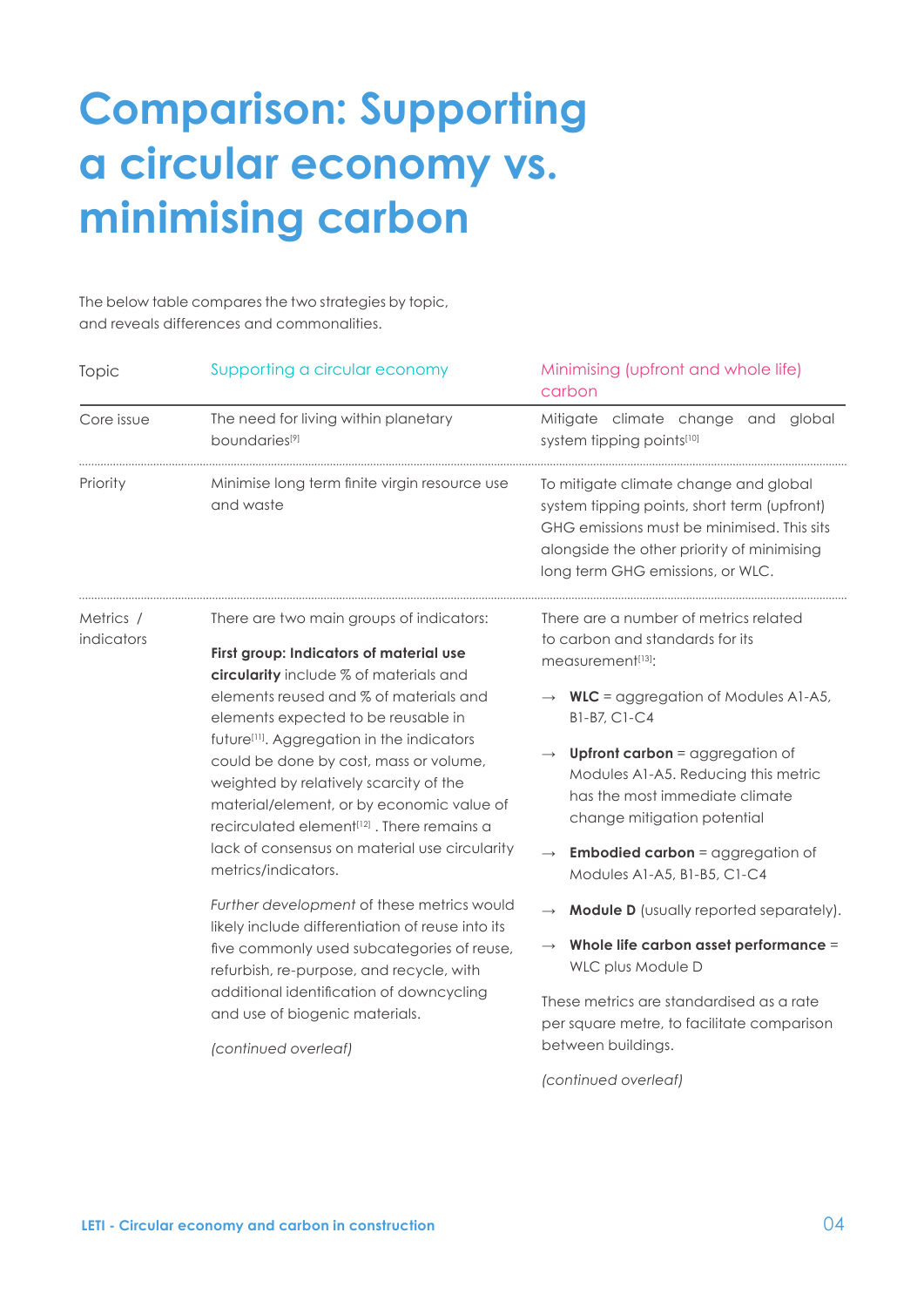**Second group: Indicators of embodied carbon.** These are a reasonably proxy for material circularity in the absence of other satisfactory metrics of material use circularity, and whilst embodied energy remains carbon-intensive. These include metrics on either side of the system boundary:

- **→** the *change in values* **of Modules A1-A5, B1-B7 and C1-C4** resulting from a design change to incorporate CE features;
- **→ Module D** (referred to as the 'CE module' in RICS PS): benefit of passing material use from one use cycle to the next

The impact on Modules A1-A5 of design changes to incorporate CE features has the most immediate climate change mitigation potential.

### Minimising (upfront and whole life) carbon

Incorporating Module D into the WLC evaluation provides the link between reducing 'next life' expected carbon beyond the system boundary and increasing *Materials\** use circularity.

Module D extends the projected carbon evaluation beyond the system boundary – to e.g., evaluate a temporary building with low EC yet non-reusable components versus one which has a greater EC outlay but is highly reusable. The latter might use less carbon and materials than the former, for the same amount of long-term square metre-years.

*Further development:* A long term 'multiple uses over time on a site' view suggests exploring the utility of "WLC per square metre-years" as a metric. This should be defined in a way so as not to discourage increased use intensity – e.g., two shifts per day, which can reduce the overall area of buildings needed.

There is a consensus on carbon metrics/ indicators, which are widely and consistently used when reporting (set out above). However, expressing carbon only as a rate per unit of area overlooks inefficiencies caused by under-use of building over time (e.g. only one 'shift' per day) or low per capita occupancy (e.g. oversized homes).

*Further development:* Metrics should allow for such inefficiencies to be drawn out, e.g. by incorporating per capita and time elements.

There is no consensus on the preferred indicators for CE. Work on indicators is ongoing by the LETI Circular Economy workstream, as well as UKGBC and CIRCUIT.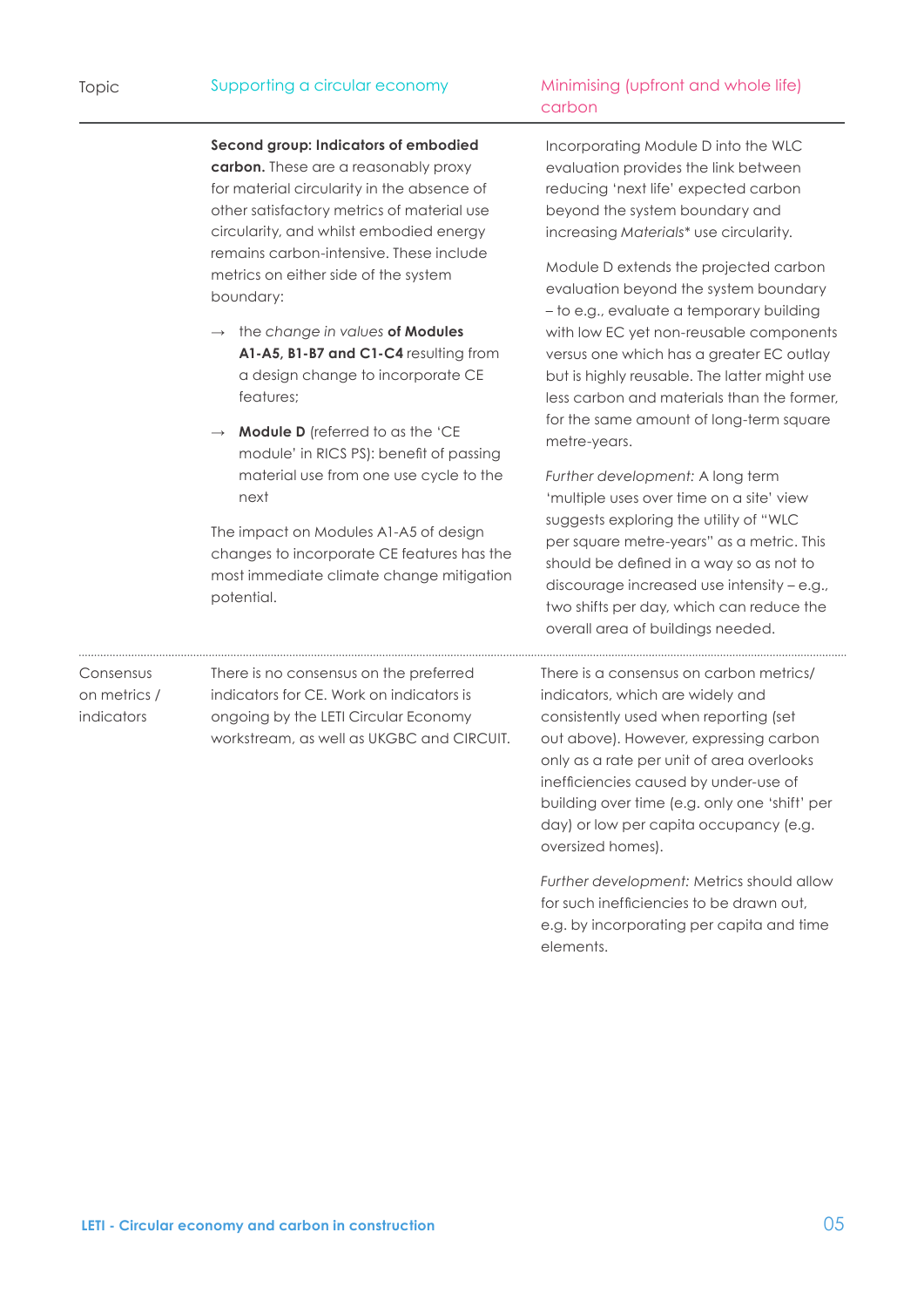| Topic                   | Supporting a circular economy                                                                                                                                                                                                                                                                                                                                                                                                                                | Minimising (upfront and whole life)<br>carbon                                                                                                                                                                                                                                                                                                                                                                                                                                                                                                                                                                                                                                                                                                                                                                                                                                                                                       |
|-------------------------|--------------------------------------------------------------------------------------------------------------------------------------------------------------------------------------------------------------------------------------------------------------------------------------------------------------------------------------------------------------------------------------------------------------------------------------------------------------|-------------------------------------------------------------------------------------------------------------------------------------------------------------------------------------------------------------------------------------------------------------------------------------------------------------------------------------------------------------------------------------------------------------------------------------------------------------------------------------------------------------------------------------------------------------------------------------------------------------------------------------------------------------------------------------------------------------------------------------------------------------------------------------------------------------------------------------------------------------------------------------------------------------------------------------|
| Targets                 | Although the following general targets are<br>often given for CE, they arguably represent<br>idealised, hypothetical outcomes that may<br>be difficult to attain:<br>0% finite virgin resource use and 0%<br>$\rightarrow$<br>waste leakage from the system;<br>100% reused Materials*;<br>100% reusable Materials*;<br>100% biodegradable materials                                                                                                         | The following specific targets for project<br>carbon emissions (described in the WLCN's<br>carbon definitions document <sup>[14]</sup> ) are<br>generally considered to be achievable,<br>even if obtaining all but the last of<br>them involves a degree of offsetting.<br>All targets work towards reducing the<br>carbon emissions from the project to zero,<br>although they operate over different time<br>periods and include different emissions<br>components.<br>Net zero WLC<br>Net zero Embodied Carbon<br>Net zero Upfront Carbon<br>Net Zero Carbon - Operational Energy<br>Net Zero Carbon - Operational Water<br>Net Zero In-Use Asset<br>Absolute Zero Carbon (for each of the<br>above, but without reductions from<br>offsets)<br>Targets are expressed as a rate per square<br>metre to standardise for building size. LETI<br>and RIBA recommended targets are given<br>in the document 'Embodied Carbon Target |
|                         |                                                                                                                                                                                                                                                                                                                                                                                                                                                              | Alignment'[15].                                                                                                                                                                                                                                                                                                                                                                                                                                                                                                                                                                                                                                                                                                                                                                                                                                                                                                                     |
| Consensus on<br>targets | The LETI Embodied Carbon Primer includes<br>targets for reuse and reusability of systems,<br>components and elements; however,<br>these do not sufficiently describe other<br>important CE design characteristics such as<br>durability, flexibility, designing in layers and<br>demountability.<br>There are ongoing efforts to develop<br>industry consensus on a definitive set of<br>circularity indicators. See for example the<br>work by CIRCUIT[16]. | Consensus on targets for the embodied<br>carbon component of WLC is improving,<br>see for example LETI's proposed 'rating<br>badge' based on industry consensus -<br>from "Embodied Carbon Alignment",<br>available at https://www.leti.london/<br>carbonalignment. This guides clients<br>wanting to incorporate carbon targets in<br>project briefs.<br>Further development: Per capita carbon<br>allowances can address relative under-use<br>of buildings due to under-timetabling or<br>under-occupancy of space.                                                                                                                                                                                                                                                                                                                                                                                                              |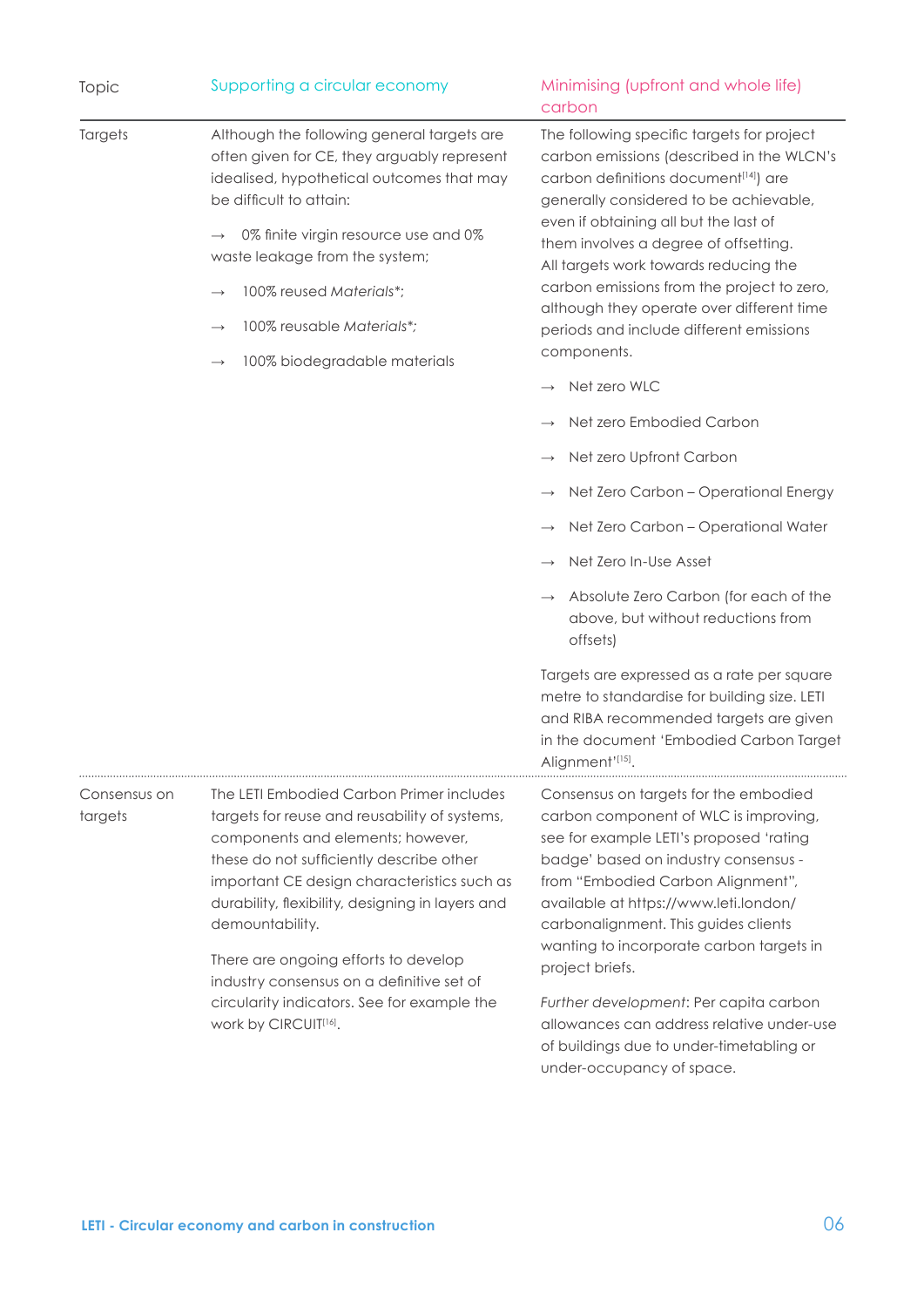| Topic                             | Supporting a circular economy                                                                                                                                                                                                                                                                                                                                                                                                                                                                                                                              | Minimising (upfront and whole life)<br>carbon                                                                                                                                                                                                                                                                                                                                                                                                                     |
|-----------------------------------|------------------------------------------------------------------------------------------------------------------------------------------------------------------------------------------------------------------------------------------------------------------------------------------------------------------------------------------------------------------------------------------------------------------------------------------------------------------------------------------------------------------------------------------------------------|-------------------------------------------------------------------------------------------------------------------------------------------------------------------------------------------------------------------------------------------------------------------------------------------------------------------------------------------------------------------------------------------------------------------------------------------------------------------|
| Time horizon for<br>measurement   | There is no upper limit set for time horizon<br>over which circularity is measured. The aim<br>of circular design is that Materials* remain<br>in maximum utility for as long as possible<br>(unconstrained by a time horizon).                                                                                                                                                                                                                                                                                                                            | Modules A-C are generally measured<br>over 60 years[17], (to allow consistent<br>comparisons) the so-called 'useful life' of a<br>building, and not beyond. The time horizon<br>cut-off for WLC separates it conceptually<br>from CE. The metric whole life carbon<br>asset performance <sup>[18]</sup> combines Module D<br>with WLC (LCA Stages A, B and C), which<br>is closer aligned with the even longer time<br>horizon associated with the concept of CE. |
|                                   |                                                                                                                                                                                                                                                                                                                                                                                                                                                                                                                                                            | Module D reported separately shows<br>carbon saved from reuse beyond useful<br>life of building. Module D represents the<br>carbon saved from a single Reuse* of<br>Materials*.                                                                                                                                                                                                                                                                                   |
| Ease of inclusion<br>in briefs    | Comprehensive client brief guidance is<br>available e.g. in the UKGBC document<br>'Circular Economy guidance for<br>construction clients'[19].                                                                                                                                                                                                                                                                                                                                                                                                             | Consensus on metrics/indicators and<br>targets makes it easier to brief for - and<br>measure the design efficacy of - low<br>carbon design than it is for CE in design.                                                                                                                                                                                                                                                                                           |
|                                   | Lack of consensus on metrics/indicators<br>and targets makes setting measurable<br>targets in project briefs more difficult.                                                                                                                                                                                                                                                                                                                                                                                                                               | See also LETI Client Guide for NZC<br>Buildings <sup>[20]</sup> .                                                                                                                                                                                                                                                                                                                                                                                                 |
| Role of<br>the system<br>boundary | The system boundary separates a current<br>project's use in the original state from<br>an anticipated future use action for the<br>Materials*. These actions include (in<br>decreasing order of preference) 'reuse',<br>'refurbish', 'repurpose', 'deconstruct<br>& reuse', and 'demolish and recycle'.<br>Indicators like Module D and % reusable<br>represent the predicted impact of actions<br>beyond the system boundary. All actions,<br>whether within or beyond the system<br>boundary, need to be considered in a<br>circular economy assessment. | The system boundary forms a container<br>around the current building's carbon<br>emissions during its lifetime (Modules A, B<br>and C). Future expected avoided carbon<br>emissions due to Reuse* beyond the system<br>boundary are represented within Module D,<br>which is reported separately.                                                                                                                                                                 |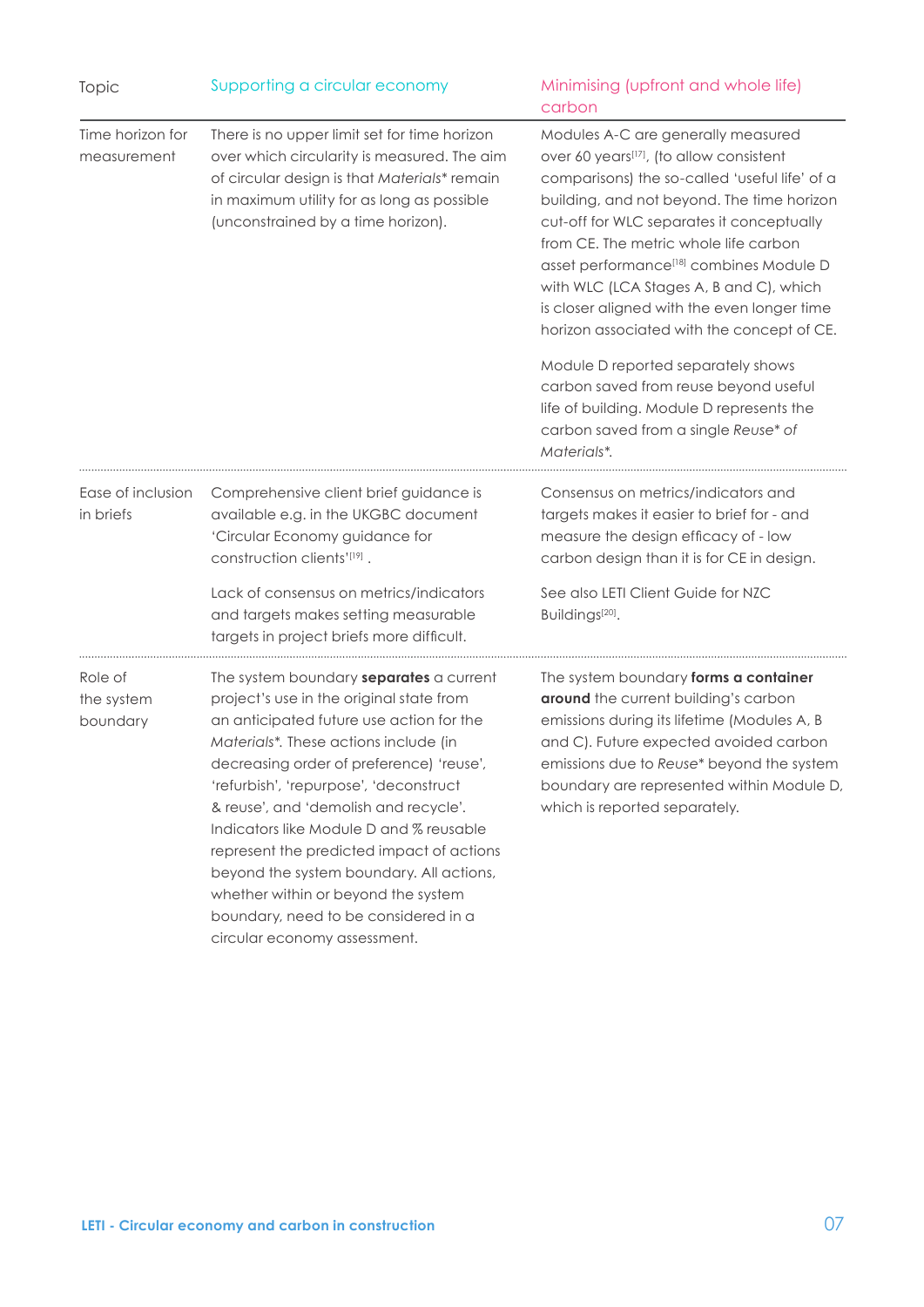| Topic                                                             | Supporting a circular economy                                                                                                                                                                                                                                                                                                                                                                                                                                                                                                                                                                                                                                                                                                                                                                                                                                                    | Minimising (upfront and whole life)<br>carbon                                                                                                                                                                                                                                                                                                                                                                                                                                                                                                                                                                                                                                                                                                                                                                                                                                                                                                                                                                                                                                           |
|-------------------------------------------------------------------|----------------------------------------------------------------------------------------------------------------------------------------------------------------------------------------------------------------------------------------------------------------------------------------------------------------------------------------------------------------------------------------------------------------------------------------------------------------------------------------------------------------------------------------------------------------------------------------------------------------------------------------------------------------------------------------------------------------------------------------------------------------------------------------------------------------------------------------------------------------------------------|-----------------------------------------------------------------------------------------------------------------------------------------------------------------------------------------------------------------------------------------------------------------------------------------------------------------------------------------------------------------------------------------------------------------------------------------------------------------------------------------------------------------------------------------------------------------------------------------------------------------------------------------------------------------------------------------------------------------------------------------------------------------------------------------------------------------------------------------------------------------------------------------------------------------------------------------------------------------------------------------------------------------------------------------------------------------------------------------|
| Future<br>importance,<br>and short to<br>medium term<br>alignment | Achieving material use circularity will<br>always matter in the future (short, medium,<br>and long term). In fact, it is likely to<br>become more prominent with the growing<br>importance of resource scarcity and<br>resource security.<br>Where circular design increases Materials*<br>Reuse* and improves materials use<br>efficiency <sup>[21]</sup> , it is likely to reduce embodied<br>energy and carbon, which matters in the<br>short to medium term whilst embodied<br>energy is not yet decarbonised. Conversely,<br>a focus on more durable Materials may<br>increase upfront embodied energy and<br>carbon in the short to medium term, whilst<br>at the same time result in energy, carbon,<br>and circularity benefits in the long term.<br>Also, CE principles can reduce reliance on<br>more new 'hard to abate' materials, thus<br>reducing embodied carbon. | The importance of measuring and limiting<br>WLC will recede in the long term as both<br>operational and embodied energy are<br>expected to decarbonise <sup>[22]</sup> . However,<br>such decarbonisation is expected to<br>be limited firstly by supply constraints<br>with predicted zero carbon energy not<br>meeting fast growing demand for such<br>energy. Secondly, 'hard to abate' materials<br>production will remain particularly difficult<br>to decarbonise in the foreseeable future, as<br>explained in the Summary section.<br>Whilst embodied energy is not<br>decarbonised (in the short to medium<br>term), reducing EC can be achieved by<br>reducing the amount of energy in the<br>processing of materials and manufacturing<br>of products, achieved by reducing finite<br>virgin material use (which are generally<br>energy intensive to extract, process and<br>turn into products), and by Reusing*<br>Materials*. I.e. material use circularity is an<br>important strategy to reduce embodied<br>carbon whilst embodied energy remains<br>carbon intensive. |
| Uncertainty                                                       | Uncertainty plays a large part in CE given<br>the difficulties around supply: sourcing<br>used systems, components and materials<br>remains difficult; the Reuse* potential of<br>Materials <sup>*</sup> in the future remains difficult to<br>predict.<br>This Reuse*/sourcing uncertainty applies to<br>all CE indicators.<br>Reducing this uncertainty by e.g. improving<br>the reliability supply chains should improve<br>the uptake of CE design.<br>The acute shortage of circular Materials*<br>alternatives in supply chains that creates<br>uncertainty for designers, specifiers<br>and contractors is driven by continued<br>overwhelming demand by clients for<br>alternatives that represent the lowest<br>financial cost and lowest financial risk.<br>(continued overleaf)                                                                                       | For WLC metrics, uncertainty around<br>assumptions, technologies, and carbon<br>profiles grows the further into the future they<br>apply.<br>This means greater care should be taken<br>when basing decisions and making<br>comparisons on the values of Modules D, C<br>and the 'medium to long term' component<br>of Module B. Module A provides the<br>most 'reliable' component of WLC as its<br>calculation does not rely on assumptions of<br>future behaviour.                                                                                                                                                                                                                                                                                                                                                                                                                                                                                                                                                                                                                   |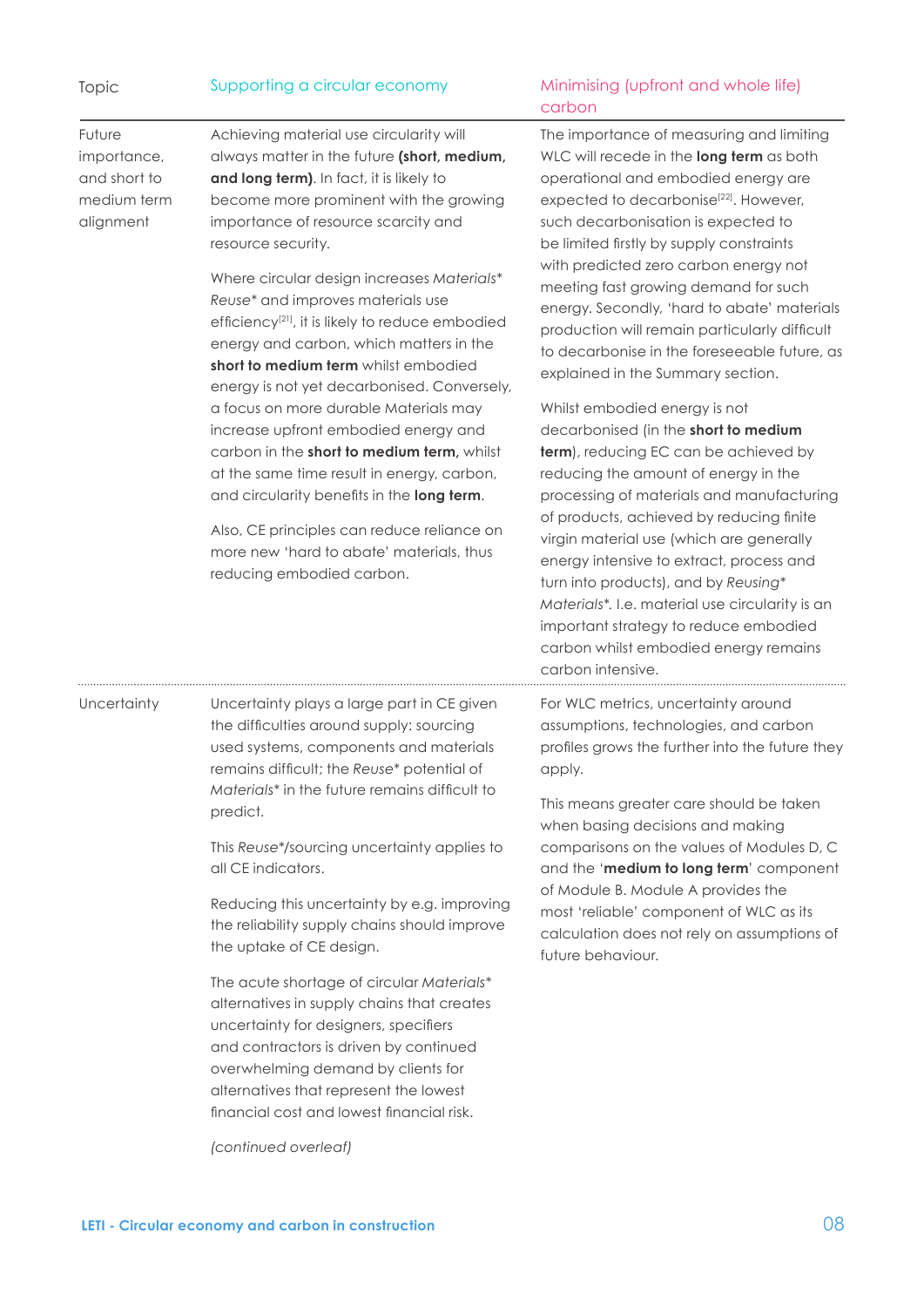|  | Supporting a circular economy |
|--|-------------------------------|
|  |                               |

|               | As such there is little appetite for low<br>planetary risk options (low resource<br>depletion, carbon) to stimulate<br>development of the circular supply chains<br>for components and materials to deliver<br>these. In addition, the extent of the accurate<br>BIM record-keeping, reverse logistics and<br>components and materials storage solutions<br>required to implement CE at the required<br>scale remains a formidable challenge. In<br>such situations of market failure there is a<br>strong case for legislators to act to adjust the<br>imbalance, and reduce uncertainty. |                                                                                                                                                                                                                                                                                                                                                                                                                                                                                                                                                           |
|---------------|--------------------------------------------------------------------------------------------------------------------------------------------------------------------------------------------------------------------------------------------------------------------------------------------------------------------------------------------------------------------------------------------------------------------------------------------------------------------------------------------------------------------------------------------------------------------------------------------|-----------------------------------------------------------------------------------------------------------------------------------------------------------------------------------------------------------------------------------------------------------------------------------------------------------------------------------------------------------------------------------------------------------------------------------------------------------------------------------------------------------------------------------------------------------|
| Life cycle    | Built assets are made up of materials,<br>components/products, and systems<br>which each have different lifespans, often<br>different to the design life of the whole                                                                                                                                                                                                                                                                                                                                                                                                                      | The reference study period (RSP) <sup>[23]</sup><br>represents the typical design life of an asset,<br>which for buildings is assumed to be 60<br>years, and for infrastructure 120 years.                                                                                                                                                                                                                                                                                                                                                                |
|               | building.<br>This brings complication in the application<br>of some CE principles in terms of what<br>happens at the end of life and emphasises<br>the importance of designing in layers and<br>for maintenance so that a material or<br>component with a longer lifespan is not<br>damaged when trying to repair, renew,<br>replace, or upgrade an adjacent material<br>or component with a shorter life span.<br>For example, where ceiling/services systems                                                                                                                             | When an asset's design life is expected to<br>be less than the RSP, WLC is increased by<br>emissions relating to the construction and<br>operation of the next use of the asset/site.<br>This impact is mitigated if circular economy<br>principles can be deployed for the next<br>use. Alternatively, when asset lives are<br>expected to be "stretched" beyond the RSP<br>then a sensible end of life scenario should<br>be assumed at the end of the RSP[24].<br>Further development: Further investigation<br>is needed into the carbon and circular |
|               | are not designed in layers the replacement<br>of a shorter life-span worn-out suspended<br>ceiling might trigger the premature<br>replacement of the services in and above<br>that ceiling with longer remaining service<br>lives.                                                                                                                                                                                                                                                                                                                                                         | economy impact of this fixed 60-year<br>reference study period on design decisions,<br>to explore e.g. whether it should be<br>differentiated by typology.                                                                                                                                                                                                                                                                                                                                                                                                |
| Offsetting    | 'Offsetting' doesn't have a parallel to that<br>in WLC when considering the materials<br>circularity of a project <sup>[25]</sup> .                                                                                                                                                                                                                                                                                                                                                                                                                                                        | All of the carbon targets listed in the row<br>'Targets' above - except for those termed<br>'absolute' - incorporate offsetting <sup>[26]</sup> .<br>Offsetting operates outside the system<br>boundary.                                                                                                                                                                                                                                                                                                                                                  |
| Sequestration | Biogenic materials, in particular timber,<br>sequester carbon. Any end-of-use<br>intervention that involves biodegradation<br>must aim to limit carbon re-entering the<br>atmosphere during that process. Any such<br>emissions should be reported in WLC.                                                                                                                                                                                                                                                                                                                                 | From the RICS Professional Statement:<br>"Carbon sequestration figures should be<br>identified separately but can be included<br>within the total cradle-to-grave figures [A]<br>to [C]."[27]                                                                                                                                                                                                                                                                                                                                                             |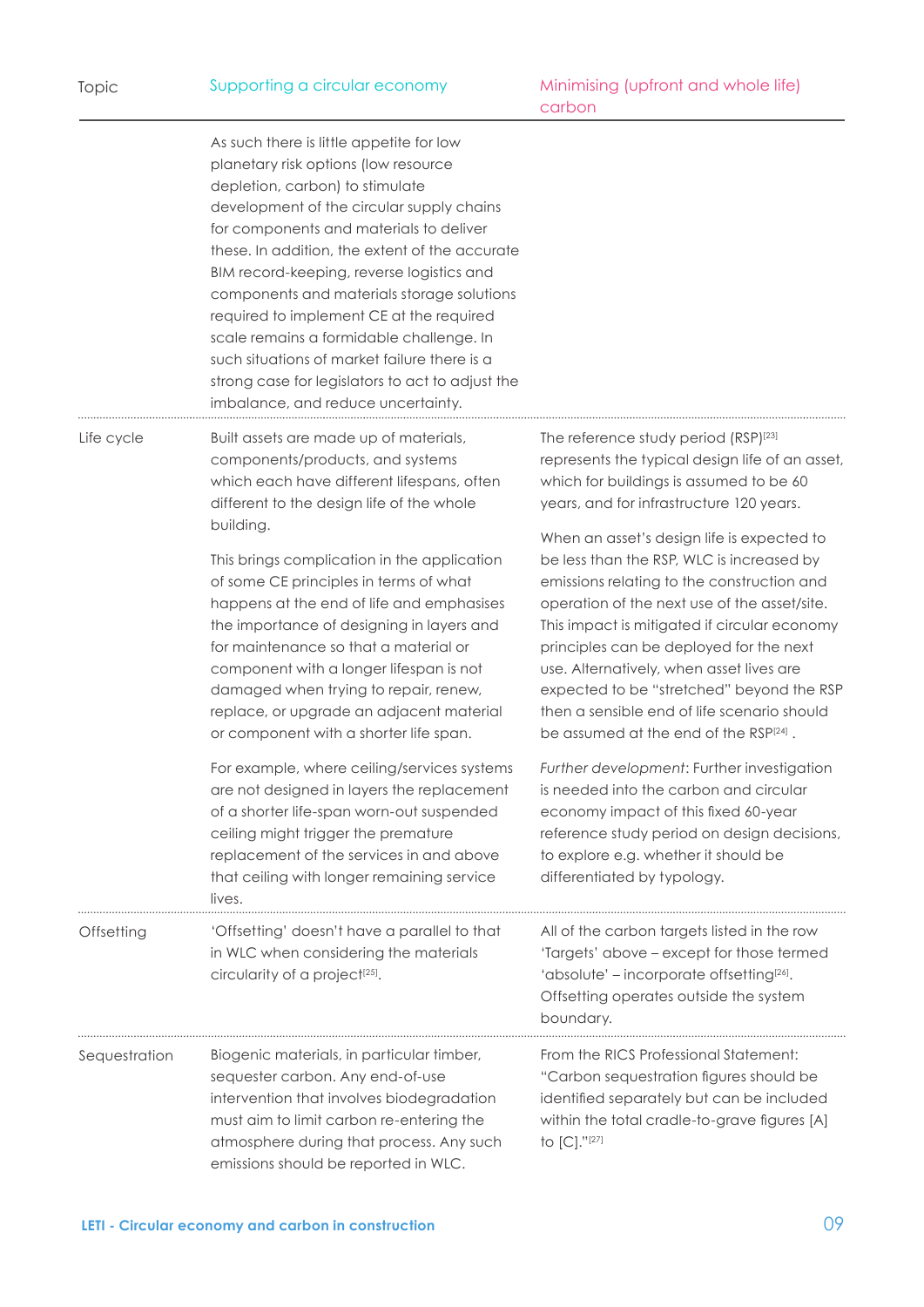| Topic                      | Supporting a circular economy                                                                                                                                | Minimising (upfront and whole life)<br>carbon                                                                                                                                                                           |
|----------------------------|--------------------------------------------------------------------------------------------------------------------------------------------------------------|-------------------------------------------------------------------------------------------------------------------------------------------------------------------------------------------------------------------------|
| Future owner<br>/ occupant | As the environmental impact of materials<br>use is expected to increase in the future,                                                                       | As embodied energy is expected to<br>decarbonise in future, the carbon                                                                                                                                                  |
| impact                     | hence too will the circular economy<br>impact of future decisions by owners and                                                                              | impact of future decisions by owners and<br>occupants can be assumed to decrease.                                                                                                                                       |
|                            | occupants.<br>Therefore, circular economy guidance<br>relating future operating and maintenance<br>decisions must be included in the building<br>user guide. | Still, closing the performance gap<br>and reducing overall embodied and<br>operational energy consumption should<br>remain a priority as low carbon energy<br>from renewables is likely to remain a finite<br>resource. |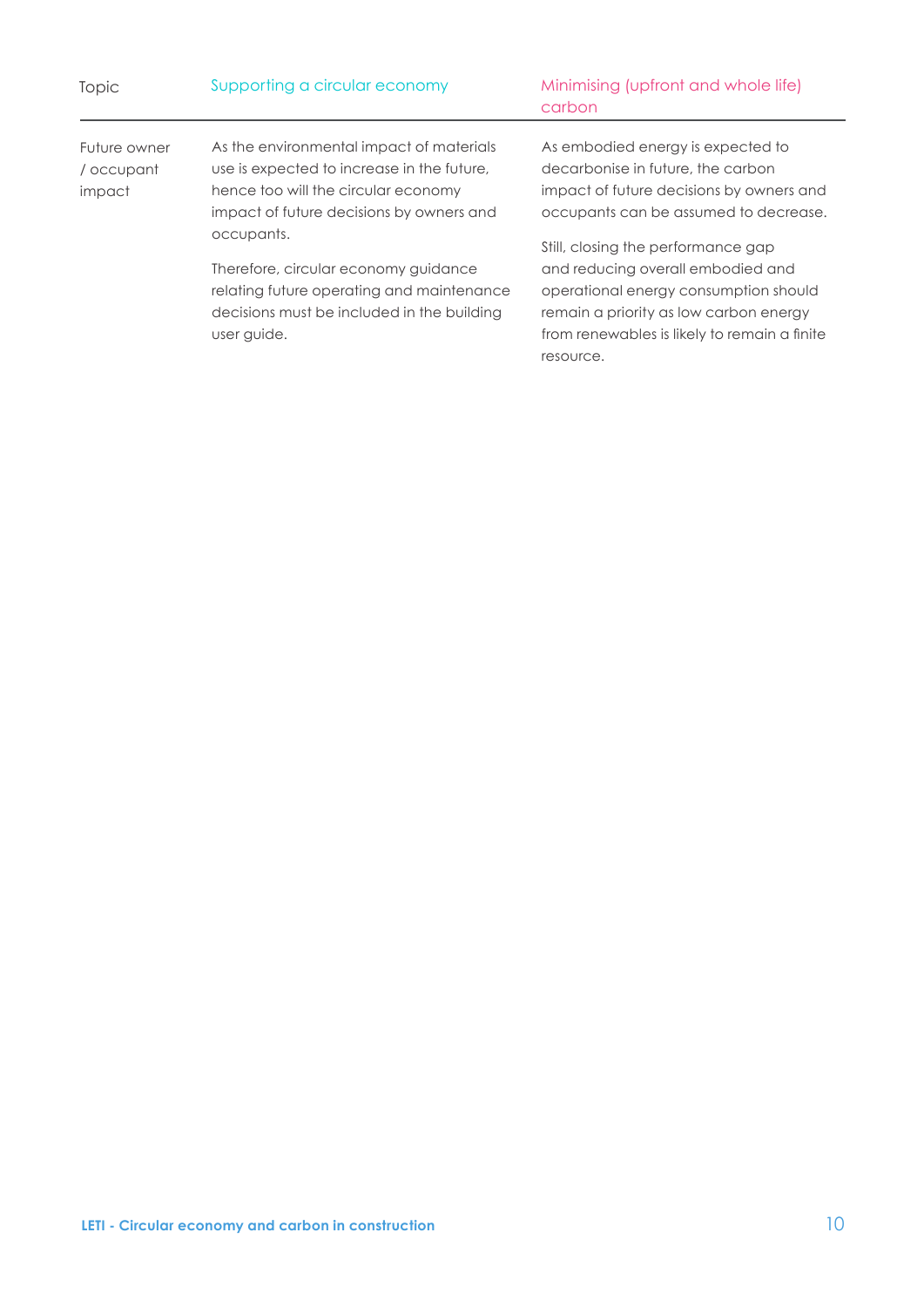## **Potential carbon impacts for different circular economy design approaches**

The below table examines the rationale for each CE design approach, together with the accompanying carbon impacts / considerations.

| CE design<br>approach | Circular economy rationale                                                                                                                                                                                                                                                                                                                                                                                                                                                                                                                                                                                                                | Upfront and whole life carbon<br>considerations                                                                                                                                                                                                                                                                                                                                                                                                                                                                                                              |
|-----------------------|-------------------------------------------------------------------------------------------------------------------------------------------------------------------------------------------------------------------------------------------------------------------------------------------------------------------------------------------------------------------------------------------------------------------------------------------------------------------------------------------------------------------------------------------------------------------------------------------------------------------------------------------|--------------------------------------------------------------------------------------------------------------------------------------------------------------------------------------------------------------------------------------------------------------------------------------------------------------------------------------------------------------------------------------------------------------------------------------------------------------------------------------------------------------------------------------------------------------|
| Durability            | Durability benefits the CE if it results in<br>reduced finite virgin resource use in the long<br>term, by enabling a material or component<br>to remain in serviceable use for longer.<br>There may be circularity benefits of<br>matching a component's design life to that<br>component's expected period of use. In<br>that case, the component and the fabric to<br>which it attached should be designed for<br>it to be easily removed for reconditioning<br>or recycling for next use. In other situations,<br>there may be circularity benefits to<br>designing highly durable components,<br>no matter what their expected period | The WLC impact of durability is nuanced.<br>Optimising component lifespans to<br>expected replacement cycle durations<br>(linked to expected lease length) and asset<br>lifespans could reduce overall WLC.<br>Maximising durability of components (or,<br>more generally, Materials*) could increase<br>upfront embodied carbon and reduce<br>in-use repair and replacement embodied<br>carbon. The extent of next-life benefits<br>reflected in Module D depends on the<br>demountability and re-use potential of<br>components, as well as there actually |
|                       | of use, provided the component is<br>de-constructable or re-configurable for<br>re-use.<br>Asset lifespans for fit-out, MEP systems and                                                                                                                                                                                                                                                                                                                                                                                                                                                                                                   | being a future use for that component for<br>which a benefit is being claimed.<br>Efforts to minimise the upfront carbon of<br>building components could lead to lower                                                                                                                                                                                                                                                                                                                                                                                       |
|                       |                                                                                                                                                                                                                                                                                                                                                                                                                                                                                                                                                                                                                                           | component durability, and hence more                                                                                                                                                                                                                                                                                                                                                                                                                                                                                                                         |

cladding are often aligned with long lease periods.

component durability, and hence more frequent repair/replacement (possibly higher Modules B3 and B4) and lower reuse, refurbishment and repurposing potential (reduced benefit from Module D).

On the other hand, it is possible that such components (lower upfront embodied carbon, less durable) are easier to replace (lower Module C) and refurbish/ re-manufacture (increased benefit from Module D) – which may have CE benefits.

These nuances underscore the importance of carrying out WLC assessments.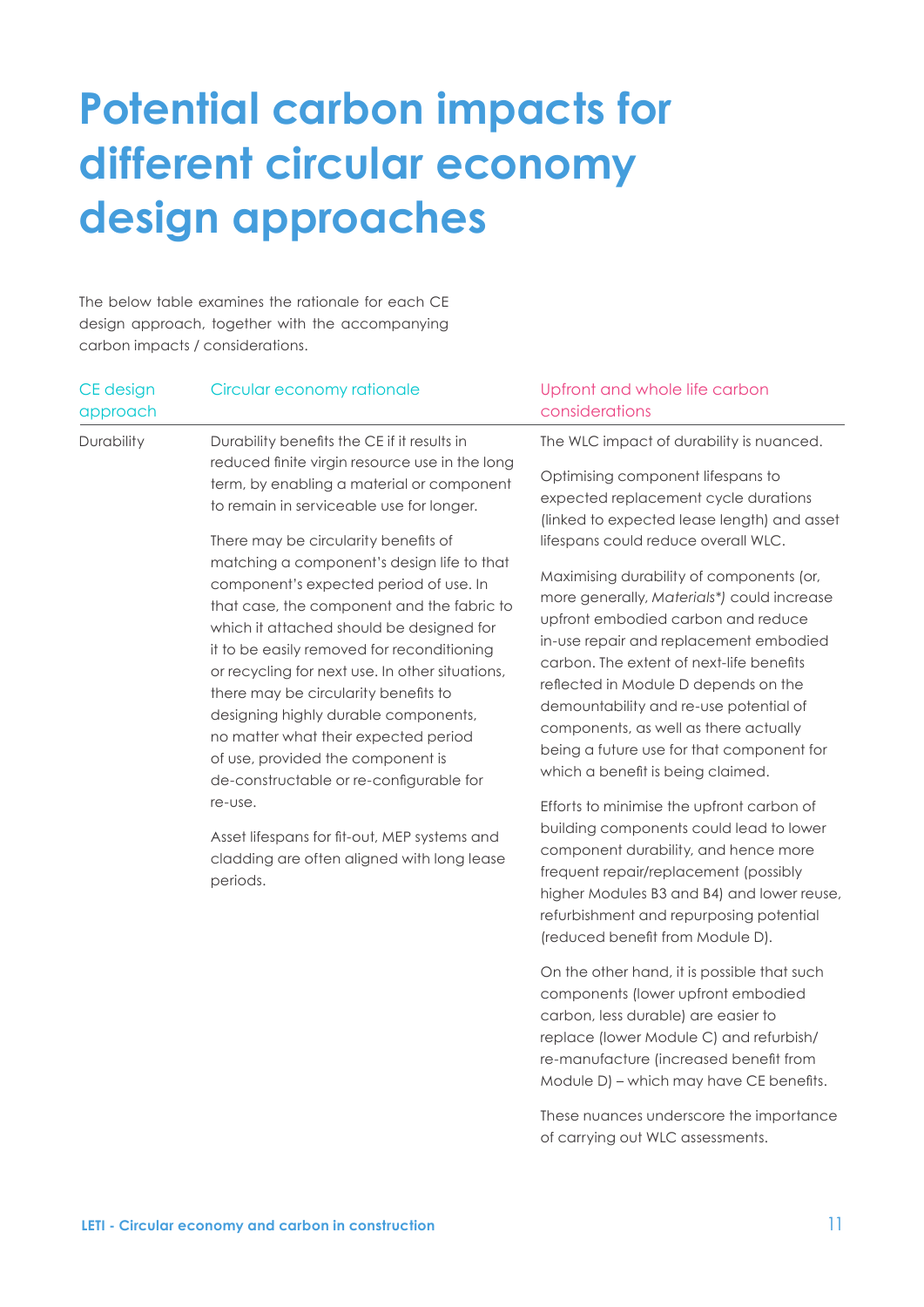| CE design<br>approach                | Circular economy rationale                                                                                                                                                                                                                                                                                                                             | Upfront and whole life carbon<br>considerations                                                                                                                                                                                                                                                                                         |
|--------------------------------------|--------------------------------------------------------------------------------------------------------------------------------------------------------------------------------------------------------------------------------------------------------------------------------------------------------------------------------------------------------|-----------------------------------------------------------------------------------------------------------------------------------------------------------------------------------------------------------------------------------------------------------------------------------------------------------------------------------------|
| Reuse*<br>(potential)                | Reuse of whole or major parts of buildings<br>(such as structure and envelope) is closest<br>to the principle of full circularity <sup>[28]</sup> .                                                                                                                                                                                                    | Reusing an existing building, system or<br>component reduces WLC, primarily by<br>reducing upfront carbon.                                                                                                                                                                                                                              |
|                                      | For elements to be disassembled for<br>reuse, they need to be assembled using<br>removable fixings.                                                                                                                                                                                                                                                    | Improved future Reuse* potential of design<br>elements could increase upfront carbon as<br>explained under the heading "Durability"                                                                                                                                                                                                     |
|                                      | It may be necessary to modify elements<br>(e.g. structural elements) to improve Reuse*<br>potential <sup>[29]</sup> .                                                                                                                                                                                                                                  | above.                                                                                                                                                                                                                                                                                                                                  |
|                                      | More durable elements are likely to have<br>greater potential for reuse by being more<br>resilient to wear inflicted by disassembly,<br>transport, and reassembly, but may involve<br>more embodied carbon in manufacture.                                                                                                                             |                                                                                                                                                                                                                                                                                                                                         |
|                                      | Standardising systems and product<br>dimensions increases the likelihood of<br>greater compatibility in future uses.                                                                                                                                                                                                                                   |                                                                                                                                                                                                                                                                                                                                         |
| Design in<br>layers                  | Designing in layers reduces the<br>unnecessary replacement of systems or<br>components that are difficult to separate<br>from those that do need replacing.<br>Replacement cycles differ for internal<br>finishes, internal fit-out, MEP systems and<br>façades, and as such each of these must<br>be easily separable from others and<br>replaceable. | A design not containing layers that are<br>easily separable and independently<br>replaceable should attract a higher<br>WLC by way of increased Module B4<br>(Replacement).                                                                                                                                                             |
| Disassembly<br>and<br>recoverability | Designing for disassembly and<br>recoverability will matter for the future,<br>but more from a materials impact on<br>global ecosystems than carbon as<br>embodied energy is expected to eventually<br>decarbonise (less so for hard-to-abate<br>materials).                                                                                           | Designing for disassembly and<br>recoverability impacts Module C and<br>increases the benefits contributed through<br>Module D. The impact of different end of<br>life scenarios (e.g. disassembly, recovery,<br>demolition) on the separate component<br>parts of LCA Stage C (Modules C1-C4)<br>requires more study <sup>[30]</sup> . |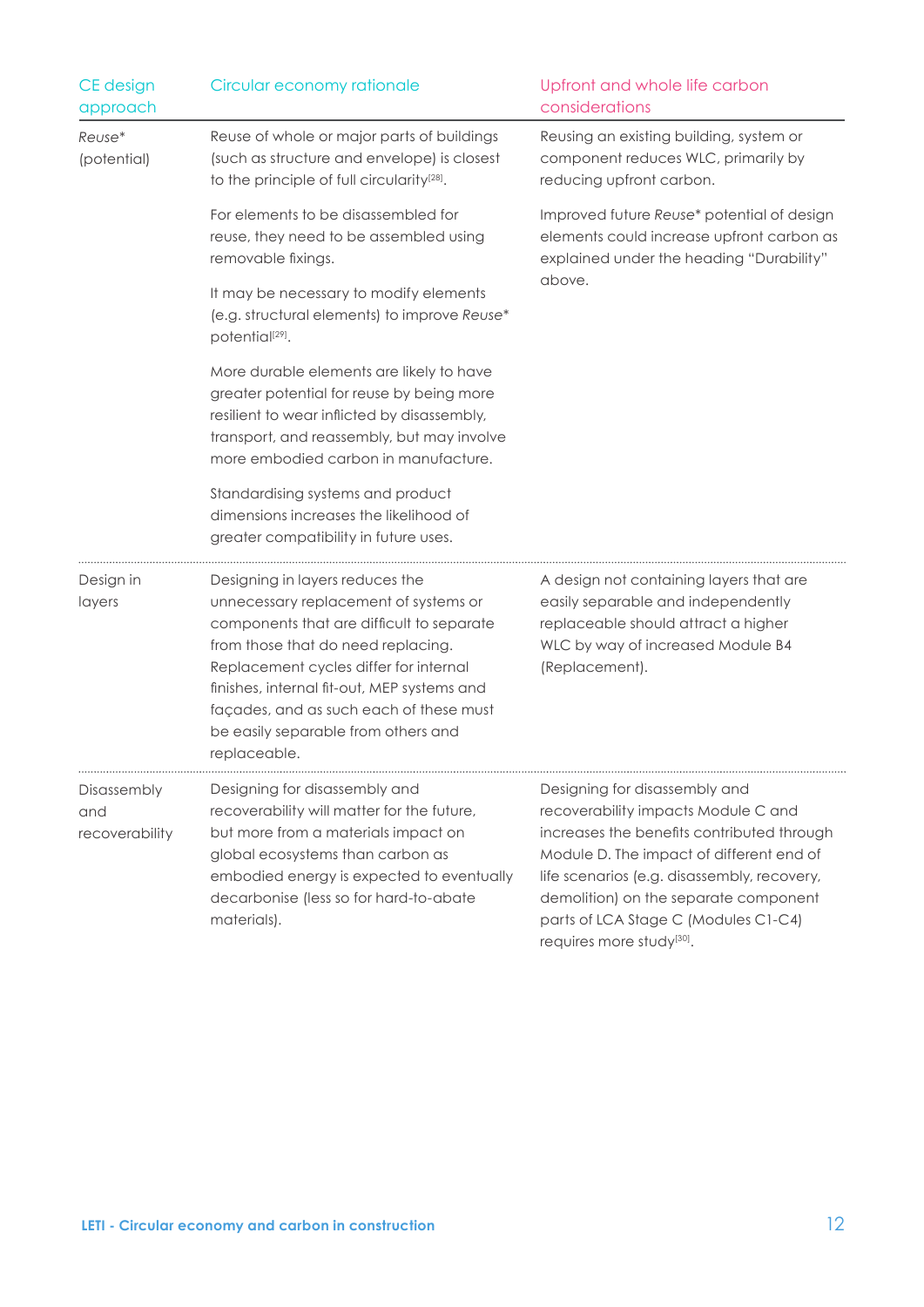| CE design<br>approach | Circular economy rationale                                                                                                                                                                                                                           | Upfront and whole life carbon<br>considerations                                                                                                                                                                                                                                                                                                                                                                             |
|-----------------------|------------------------------------------------------------------------------------------------------------------------------------------------------------------------------------------------------------------------------------------------------|-----------------------------------------------------------------------------------------------------------------------------------------------------------------------------------------------------------------------------------------------------------------------------------------------------------------------------------------------------------------------------------------------------------------------------|
| Reduce<br>energy use  | Drawing on finite energy resources<br>contributes to resource depletion and is<br>counter to CE principles.                                                                                                                                          | To reduce carbon emissions requires<br>reduced energy use, and sourcing energy<br>from renewables.                                                                                                                                                                                                                                                                                                                          |
|                       | To preserve natural ecosystems, the CE<br>requires reduced energy use, and sourcing<br>energy from renewables.                                                                                                                                       | A better understanding is needed of<br>the embodied carbon per unit of in-use<br>operational energy from different sources<br>of renewable energy. How best to include<br>the carbon impact of operational energy<br>sourcing is currently under review.                                                                                                                                                                    |
|                       |                                                                                                                                                                                                                                                      | The benefit from exporting renewable<br>energy generated on-site is reported in<br>Module D.                                                                                                                                                                                                                                                                                                                                |
|                       |                                                                                                                                                                                                                                                      | Reducing operational energy use, and<br>its carbon emissions Module B6 is likely<br>to contribute to a CE. This is true even for<br>'so-called'[31] 'decarbonised' energy: For<br>example, reducing use of lithium batteries[32]<br>and solar panels will not just reduce<br>finite virgin material consumption, but<br>also reduce the negative environmental<br>impacts of lithium, cadmium and lead<br>mining.           |
| Reduce water<br>use   | Drawing on finite natural water resources<br>contributes to depletion of resources -<br>clean water in this case.<br>To preserve natural ecosystems, the CE<br>requires reduced water use, and sourcing<br>water from closed-loop recycling systems. | Although municipal water supplies still<br>generally have low operational carbon<br>Module B7, a better understanding of the<br>embodied carbon LCA Stages A, B, C<br>impact of different sources and recycling of<br>water is needed as climate change places<br>stress on water supplies[33].<br>Reducing operational water use, and its<br>associated carbon emissions Module B7 is<br>likely to contribute to a CE[34]. |
| Standardisation       | Standardisation of components can<br>minimise wastage through off-site<br>manufacture and reducing on-site derived                                                                                                                                   | Standardisation does not necessarily mean<br>lower WLC, as it may result in oversized<br>components in places.                                                                                                                                                                                                                                                                                                              |
|                       | waste.<br>Easily demountable standardised<br>components may improve reuse <sup>[35]</sup> and the<br>likelihood of back-in-factory reconditioning.                                                                                                   | Bulky, pre-assembled volumetric modular<br>components (e.g. Type 1 MMC) are likely to<br>be more carbon efficient to manufacture<br>off-site (Module A3) and install on-site<br>(Module A5) but may have higher transport<br>emissions Module A4 as more vehicle<br>journeys may be required to transport the<br>same weight of building materials.                                                                         |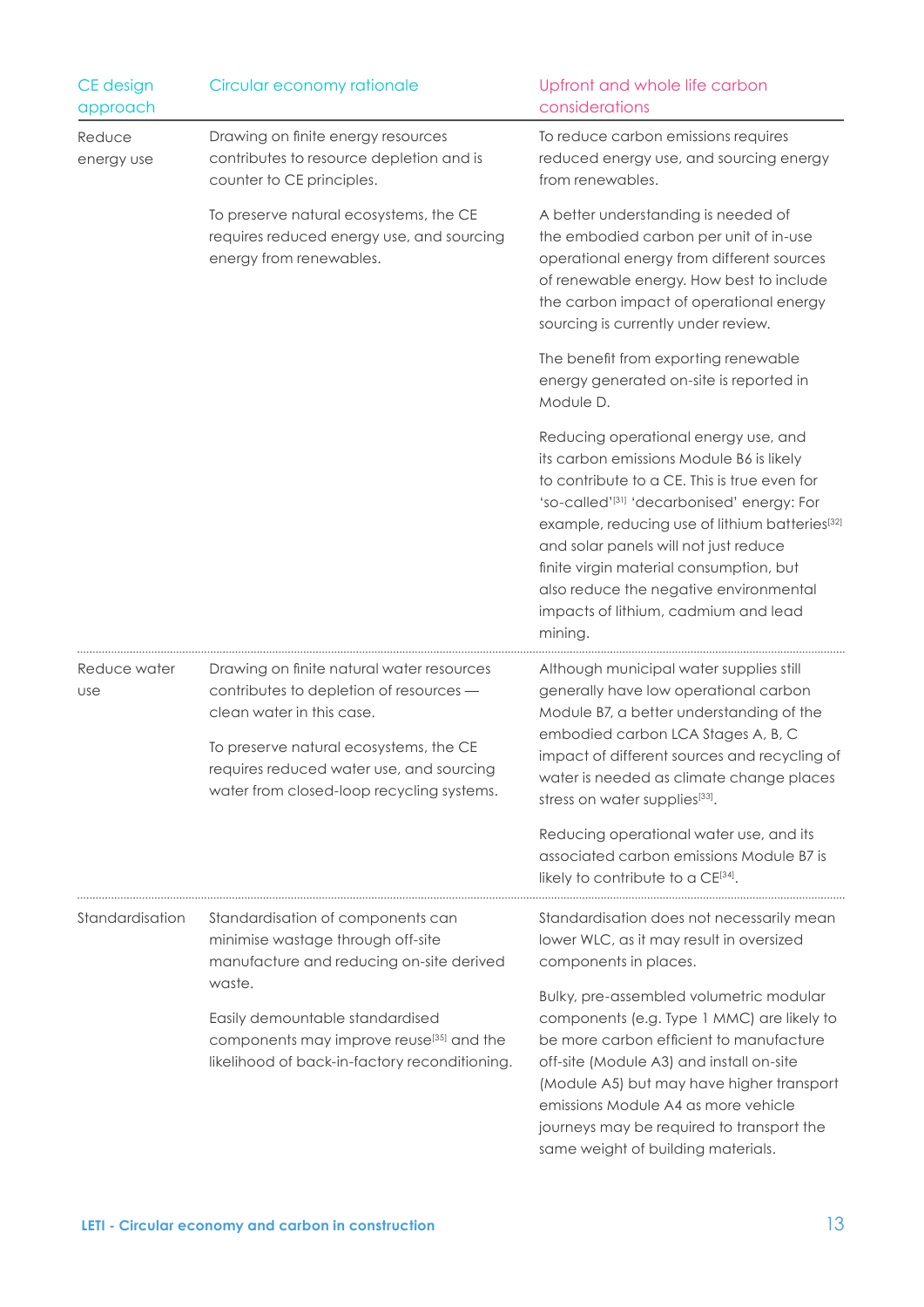| CE design<br>approach                        | Circular economy rationale                                                                                                                                                                                                                                                                                                                                                                                                                                                                                                                                           | Upfront and whole life carbon<br>considerations                                                                                                                                                                                                                                                                                                                                         |
|----------------------------------------------|----------------------------------------------------------------------------------------------------------------------------------------------------------------------------------------------------------------------------------------------------------------------------------------------------------------------------------------------------------------------------------------------------------------------------------------------------------------------------------------------------------------------------------------------------------------------|-----------------------------------------------------------------------------------------------------------------------------------------------------------------------------------------------------------------------------------------------------------------------------------------------------------------------------------------------------------------------------------------|
| Flexibility,<br>adaptability                 | A flexible design that is easily adaptable<br>for anticipated future uses reduces the<br>likelihood and amount of building elements<br>being replaced at the end of a use cycle.                                                                                                                                                                                                                                                                                                                                                                                     | A design containing inherent flexibility for<br>possible future change in use may carry a<br>higher upfront carbon cost in exchange for<br>a lower expected WLC.                                                                                                                                                                                                                        |
|                                              | Designing by flexibility and adaptability<br>today will obviously matter for the future,<br>but more from a materials impact on<br>global ecosystems than carbon as<br>embodied energy is expected to eventually<br>decarbonise (less so for hard-to-abate<br>materials).                                                                                                                                                                                                                                                                                            | Conversely, embodied carbon can be<br>reduced in a building by reducing the<br>amount of material used, at the cost of<br>limiting potential flexibility e.g. design load<br>restrictions for structures.<br>Just as flexibility and adaptability can result<br>in improved material use circularity, so can                                                                            |
|                                              | It is important to assess the long-term<br>material use impact of flexible and<br>adaptable designs. 'Over-designing' to<br>accommodate all possible future uses<br>may be detrimental to long-term material<br>use circularity. The theory of adaptation<br>pathways <sup>[36]</sup> can be useful to have designs<br>achieve realistic compromises between the<br>'known' present and the 'unknown' future.<br>An expected future upside or downside<br>may never materialise: any trade-off<br>between the present and the future must<br>be carefully evaluated. | such 'over-designing' result in higher WLC.<br>Adaptation pathways theory also has<br>potential uses in designing for reduced<br>WLC.                                                                                                                                                                                                                                                   |
| Recycling<br>/ use of<br>recycled<br>content | Recycled content avoids finite virgin<br>resource extraction and processing, which<br>also usually entails higher embodied energy<br>and carbon.                                                                                                                                                                                                                                                                                                                                                                                                                     | Materials* with high recycled content<br>usually reduce WLC, primarily by reducing<br>upfront carbon.                                                                                                                                                                                                                                                                                   |
| Leasing<br>arrangements                      | The lease of installed building<br>components <sup>[37]</sup> to the building owner can<br>incentivise the manufacturer/supplier which<br>leases them to improve durability, to reduce<br>maintenance, repair and replacement<br>costs, to design in layers (so faulty<br>components can be individually replaced<br>as needed) and develop improved reverse<br>logistics infrastructure.                                                                                                                                                                            | The expected WLC impact of any leasing<br>arrangements needs careful review.<br>Suppliers have an interest to reduce<br>maintenance, repair and replacement<br>costs which should reduce Modules B2, B3<br>and B4. These benefits may be negated by<br>higher transport emissions generated by<br>supplier site attendances and the moral<br>hazard of mistreatment by building owners. |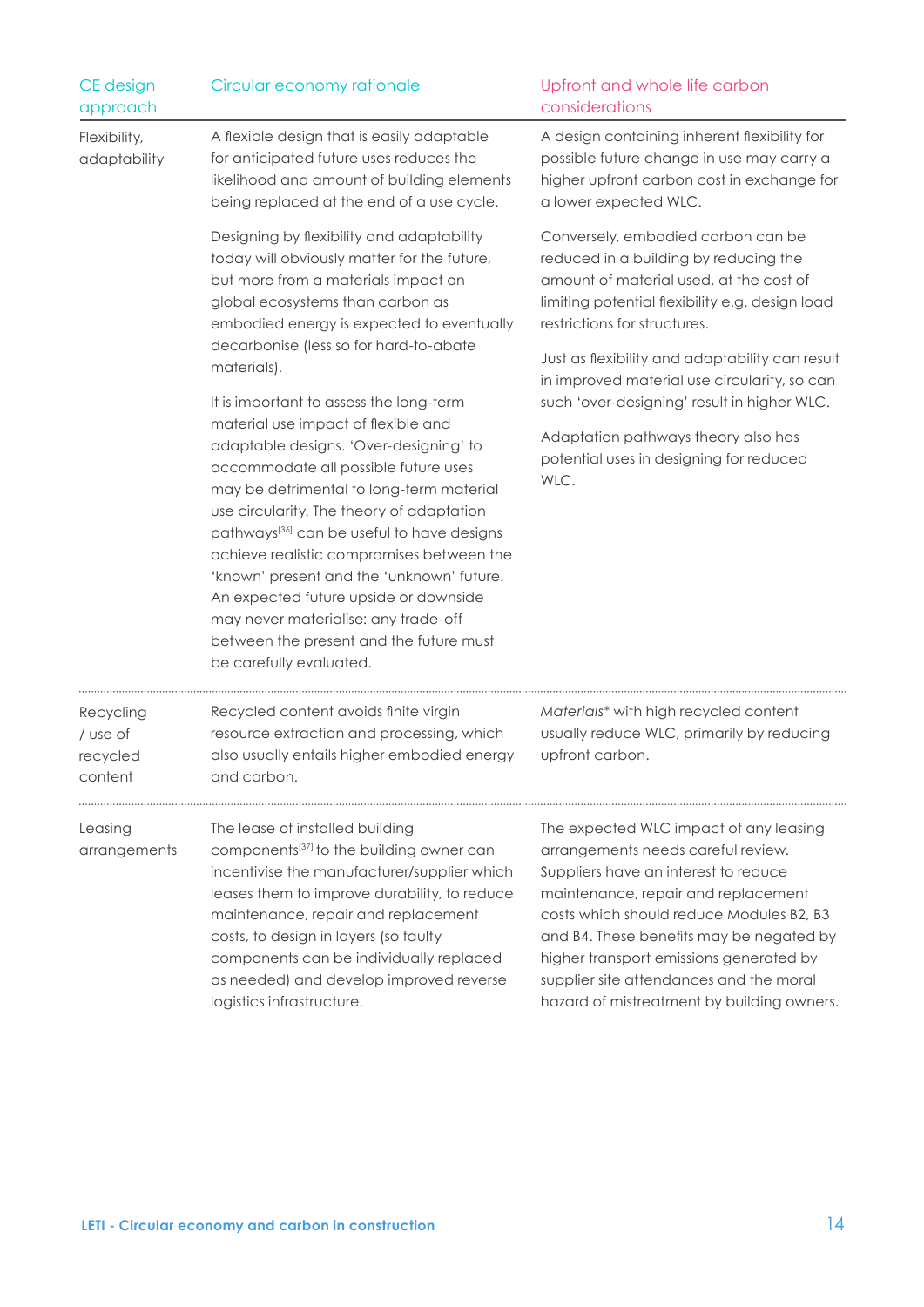# **Design actions**

Design actions can be represented by the following Venn diagram, which is an alternative illustration of the interdependency between minimising (upfront

and whole life) carbon and achieving a CE. Design actions achieve either a CE, minimise carbon, or do both.



**Figure 3 -** Overlapping sets of CE and low carbon design actions

## **'CE only' design actions Low carbon and CE 1 2 3**

The following design actions have an unclear impact on carbon:

- Specify certain suppliers and/ or systems, components and materials that (and therefore stimulate demand for suppliers and/or systems, components and materials that):
	- Eliminate eutrophication, toxic chemical release, ozone depletion, acidification
	- Preserve biodiversity (e.g. C2C or FSC certification)



## **design actions**

The following design actions are likely to result in both low carbon and positive CE impact(#):

- $\rightarrow$  Avoid demolition in favour of retention, often with the required retrofit to reduce WLC
- Avoid finite virgin resource extraction
- **Build less, Reuse\* buildings**
- → *Reuse\** and recycle *Materials\**
- $\rightarrow$  Use low carbon systems, components and materials that are durable and low maintenance
- Use systems, components and materials with high recycled content
- Use biogenic materials
- Reduce transport of components and materials by using local supply chains
- Specify certain suppliers and/ or systems, components and materials that (and therefore stimulate demand for suppliers and/or systems, components and materials that):
	- Decarbonise reprocessing and re-manufacture
	- Decarbonise recycling
	- Decarbonise reverse logistics networks (#)

(#): Whilst embodied energy is not decarbonised, reducing EC is aligned with reducing the amount of energy in the processing of materials and manufacturing of products. This is best done by reducing finite virgin material use (energy intensive to extract, process and turn into products) and *Reuse\** of *Materials\**.

**Figure 4 -** Design actions comparison table

### **'Low carbon only' design actions**

The following design actions are likely to have negative CE impact:

- Decarbonise demolition (assuming the alternative of 'no demolition' is rejected as an option)
- Specify certain suppliers and/ or systems, components and materials that (and therefore stimulate demand for suppliers and/or systems, components and materials that):
	- Decarbonise finite virgin resource extraction, transport, and processing (assuming the alternative of 'no further finite virgin resource extraction' is rejected as an option)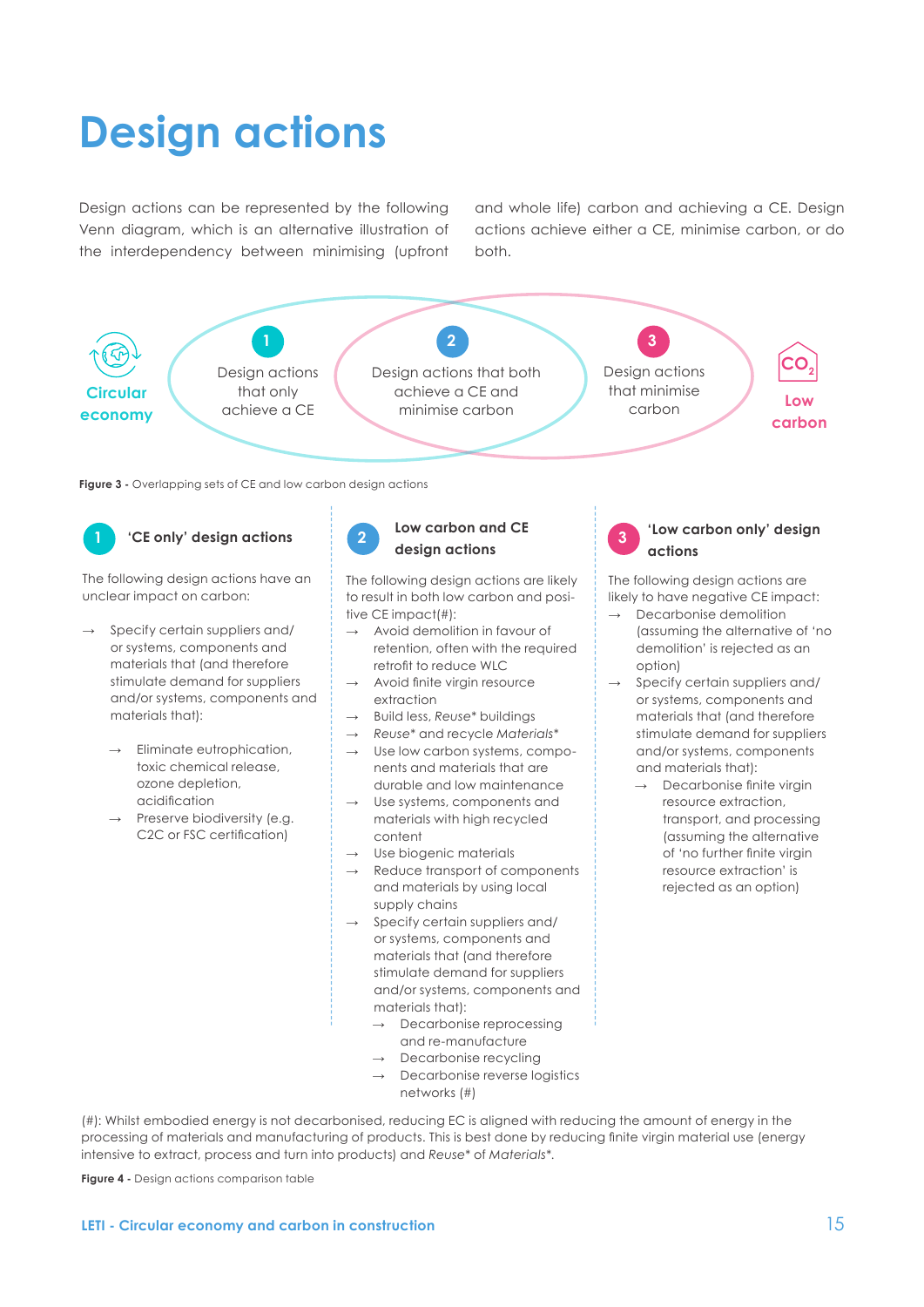## **Next steps**

To provide evidence to back up the various statements made in this thought piece, a series of case studies is needed. Each would ideally contain detailed, verified CE and upfront and whole life carbon metrics calculated during design and at completion to understand the nuances and potential contradictions in key relevant design components.

LETI is planning to publish detailed discussions on individual topics touched upon in this document and therefore specific feedback on the content of this document is welcomed via the LETI website.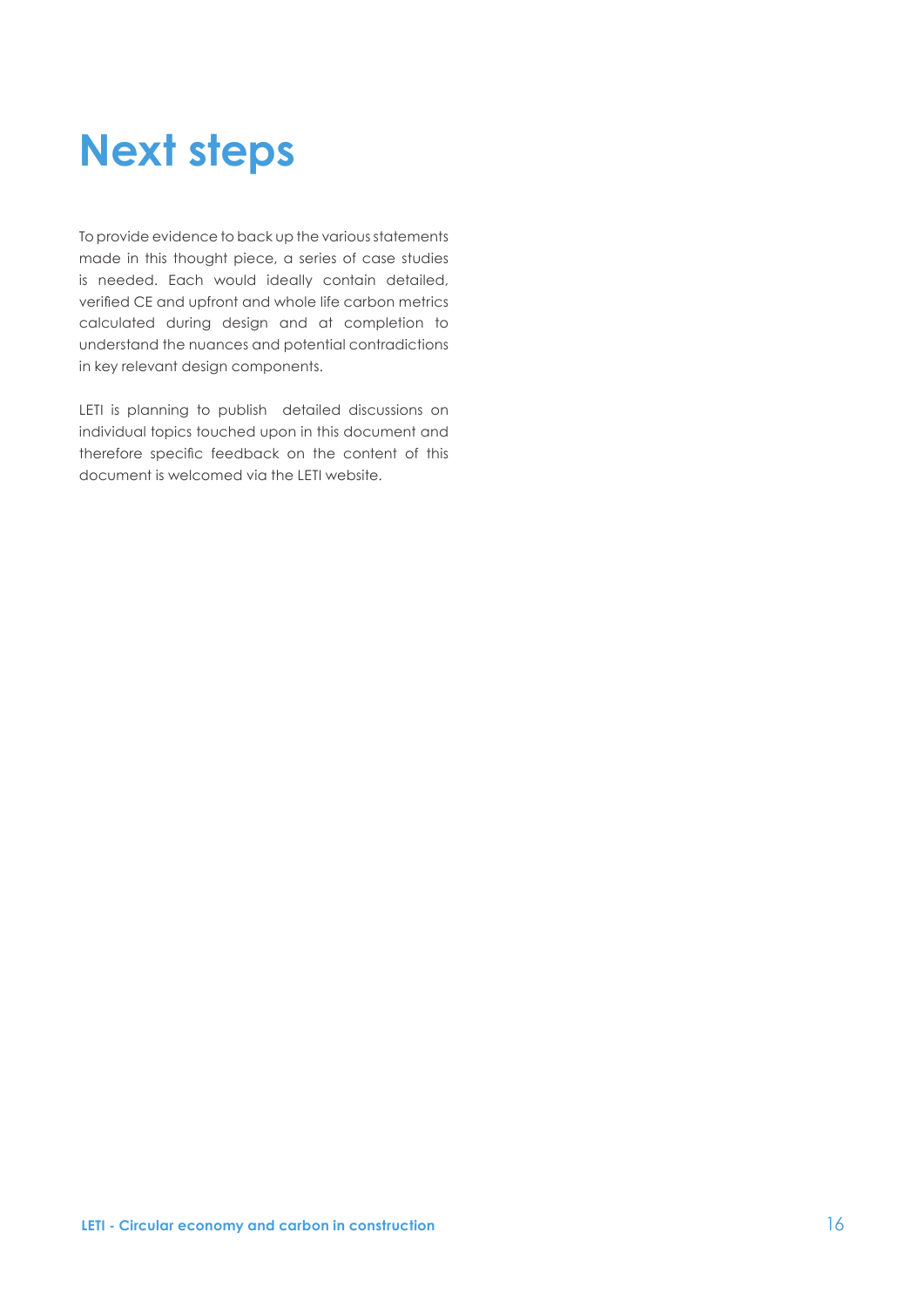### With thanks to all who contributed to this document:

#### **Lead author**

Tim den Dekker - Feilden Clegg Bradley Studios

#### **With assistance and contributions from:**

Andrea Charlson - ReLondon Asif Din - Perkins&Will Bysshe Wallace - Element Four Chris Twinn - Twinn Sustainability Innovation Clare Murray - Levitt Bernstein David Cheshire - AECOM David Maguire - Foster + Partners Elaine Toogood - The Concrete Centre Emily Huynh - UKGBC Johanna Jarvinen - One Click LCA Julie Godefroy - Julie Godefroy Sustainability Kai Liebetanz - UKGBC Kat Scott - dRMM Laura Batty - Heyne Tillett Steel Mark Edwards - Arcadis Michael Sansom - Steel Construction Institute Mirko Farnetani - Hilson Moran Niall OCleirigh - PAC Studio Petek Esme Susie Diamond - Inkling

*The views expressed in this document do not necessarily represent the views of the organisations to which contributors have affiliations.*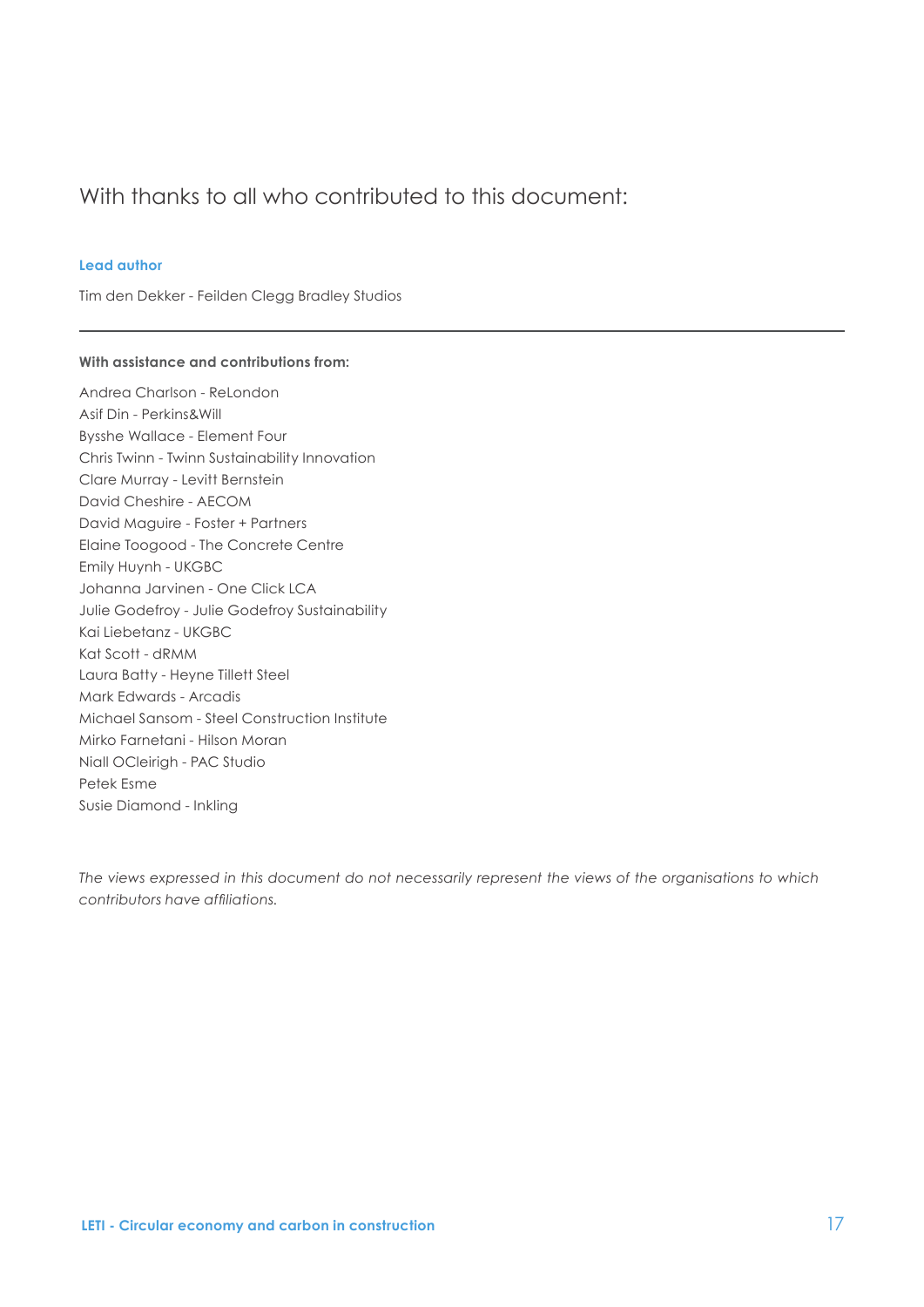### Notes and references

**[1]** This definition of CE is taken from WRAP, at www.wrap. org.uk/about-us/our-vision/wrap-and-circular-economy

**[2]** The WLC life cycle stages and modules are defined in BS EN 15978

**[3]** For further detail on the definition of WLC, refer to the LETI Embodied carbon primer, WLC one pager, and the WLCN document "Improving Consistency in Whole Life Carbon Assessment and Reporting" (May 2021)

**[4]** This definition of upfront carbon is taken from the WLCN document "Improving Consistency in Whole Life Carbon Assessment and Reporting" (May 2021), available at https:// www.leti.london/carbonalignment

**[5]** Guidance on achieving the optimal balance between minimising upfront carbon and WLC needs further development given the immediate and long-term global carbon reduction needs.

**[6]** Definitions (in decreasing order of circularity)

**Reuse:** Products or components are used again for the same purpose for which they were conceived, either as they are or by being checked, cleaned or repaired. Typically no other processing would be required.

**Refurbish**: Redevelop through restoring, refinishing and future proofing while minimising changes and avoiding major replacement of any parts.

**Repurpose**: Redevelop with significant major changes and replacement of shorter-life parts to accommodate different needs and/or uses (e.g. from industrial use to mixed use).

**Recycle:** Recycling is then waste materials are reprocessed into products, materials or substances whether for the original or other purposes. Often terms such as downcycling are used where the product is considered to fulfil a lower quality function that the original.

For completeness, we include in the definition of recycling the biodegrading of natural building materials at end of life in natural environmental conditions, but in a way that limits GHG emissions (e.g. composting with biomethane capture).

**[7]** Decarbonisation of embodied energy is likely to be constrained by accelerating across-the-board demand for zero carbon energy not being matched by supply. Peak demand spikes will exacerbate this overall supply/demand mismatch. See for example https://www.iea.org/news/ clean-energy-demand-for-critical-minerals-set-to-soar-asthe-world-pursues-net-zero-goals

**[8]** For many materials, including cement and steel, emissions result not just from the energy used in the production process, but also from the chemical reactions associated with the production process itself.

**[9]** From: https://ec.europa.eu/environment/actionprogramme/pdf/Position%20Papers%20received/ Environmental%20Pillar.pdf

**[10]** See: https://www.carbonbrief.org/explainer-ninetipping-points-that-could-be-triggered-by-climate-change

**[11]** These CE metrics are set out in the LETI Embodied Carbon Primer

**[12]** For a discussion on aggregation in CE metrics, see Marcus Linder, Steven Sarasini, Patricia van Loon, "A Metric for Quantifying Product-Level Circularity", Journal of Industrial Ecology, Volume21, Issue3, Special Issue: Exploring the Circular Economy, June 2017, Pages 545-558.

**[13]** For more detailed definitions of these and other concepts, refer to the WLCN document "Improving Consistency in Whole Life Carbon Assessment and Reporting" (May 2021), available at https://www.leti. london/carbonalignment

### **[14]** See note 13

**[15]** The LETI document "Embodied Carbon Target Alignment" is available at https://www.leti.london/ carbonalignment

**[16]** CIRCUIT's work on circular economy metrics is at https:// www.circuit-project.eu/post/report-recommendations-oncircularity-indicators-for-a-circularity-dashboard

**[17]** RICS professional statement, Whole life carbon assessment for the built environment, 1st edition, p11

### **[18]** See note 13

**[19]** UKGBC's "Circular economy guidance for construction clients: How to practically apply circular economy principles at the project brief stage" (April 2019), is available at https://www.ukgbc.org/ukgbc-work/circular-economyguidance-for-construction-clients-how-to-practicallyapply-circular-economy-principles-at-the-project-briefstage/

On page 22, it sets out briefing guidance for achieving a CE in terms of WLC: "Ensure a presumption in favour of retaining most, if not all, of the asset (structure, facade, building services, fixtures and fittings) based on whole life cost modelling [/] Aim for a percentage reduction in embodied carbon against the total for a notional reference building, deemed to be typical of that building class, see the RICS Embodied Carbon database. Otherwise, where possible, set a whole life carbon target for an assumed design life based on comparison with benchmark data, see the RICS professional statement Whole life carbon assessment for the built environment"